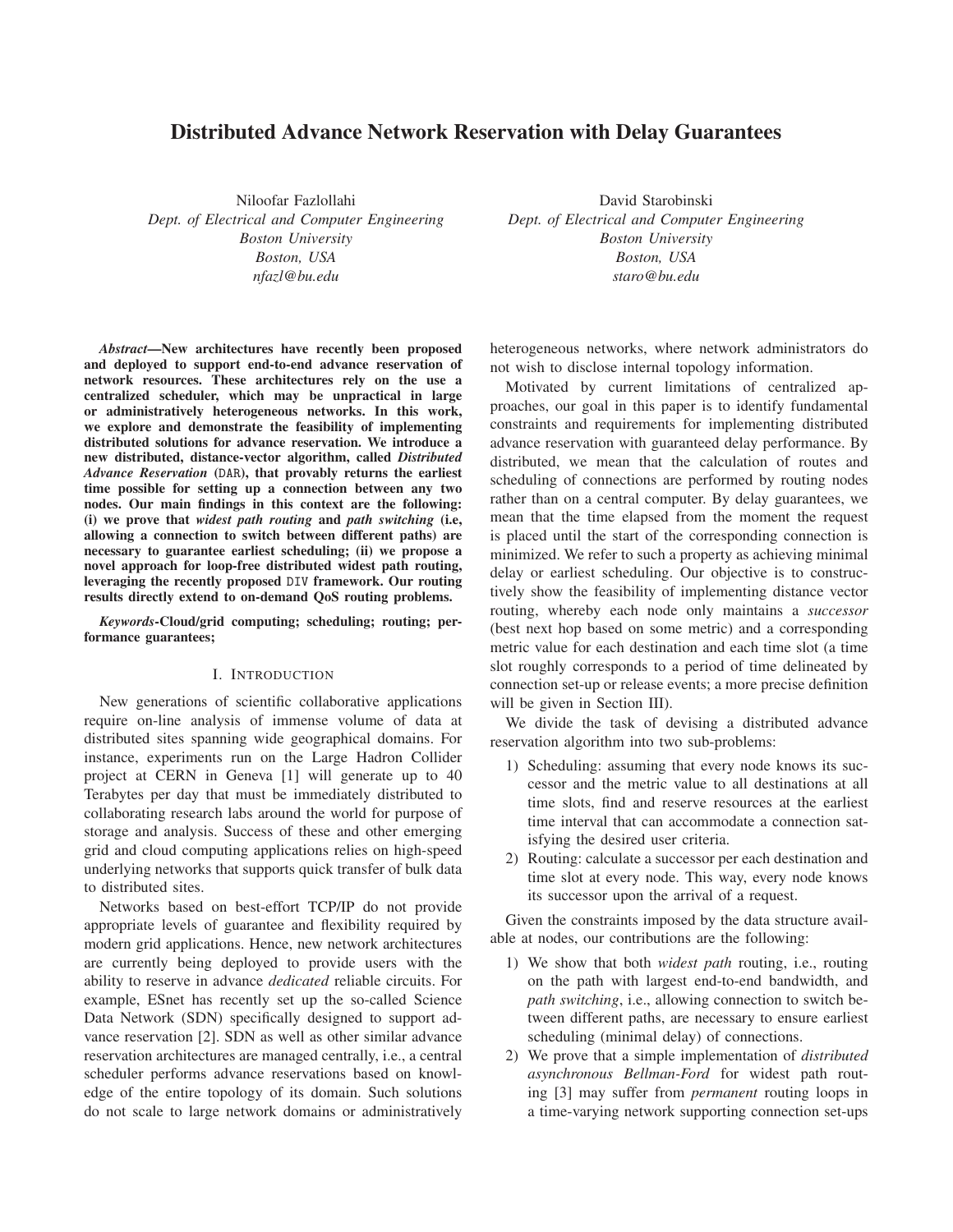and releases.

- 3) We propose a distributed loop-free routing module called the *Successor Selection Module* (SSM) that provably computes the widest path for each pair of nodes and each time slot, leveraging a recently proposed loop-prevention paradigm called *Distributed Path Computation with Intermediate Variables* (DIV) [4].
- 4) Based on the principles of widest path routing and path switching and using the routing information provided by SSM, we devise an algorithmic solution, called *Distributed Advance Reservation* (DAR), that provably guarantees minimal delay for each arriving request.

The rest of this paper is organized as following. We briefly review related work in Section II. In Section III, we explain our notation and assumptions and define the data structure maintained at nodes. Section IV explains the DAR algorithm and is divided into two parts: (i) scheduling; and (ii) routing. In the first part, after analyzing the requirements imposed by earliest scheduling, we present the DAR algorithm and prove its properties. In the second part, we first bring negative results showing the existence of permanent routing loops in naive implementation of distributed Bellman-Ford for widest path routing. We then review the DIV loop prevention mechanism and judiciously adapt it to our specific problem. We develop the SSM routing algorithm and prove its theoretical properties. We conclude the paper in Section V

# II. RELATED WORK

Our work relates to several areas, namely algorithms for advance reservation, distributed QoS routing and loop prevention. We review each of them next.

Most work regarding advance reservation algorithms focuses on centrally managed architectures. For example, Refs. [5] and [6] introduce centralized advance reservation algorithms that satisfy various multi-criteria optimizations. Authors in [7] analyze the effect of advance reservation on the complexity of path selection. The mentioned references all share a roughly similar time slicing (or time slots) approach, that we adopt in this paper as well. On the other hand, there appears to be little work in the literature on distributed network advance reservation, especially with guaranteed performance. Some references focus on the signaling aspects of distributed advance reservation. For example Ref. [8] discusses possible modification to RSVP protocol to support advance reservation in ATM networks.

Quality-of-Service is an important aspect for real-time and streaming work and much work studies QoS routing from various angles. Most work on QoS routing employs link state routing, especially when it comes to widest path routing [9]. Ref. [10] investigates the properties that QoS criteria must possess to allow for hop-by-hop routing and the computation of optimal paths using a generalized version of the Dijkstra algorithm.

Ref. [11] studies multi-criteria QoS routing and presents several combinations of criteria for which the problem is proved to be NP-complete. Refs. [11, 12] study hop-by-hop widest path routing based on distance vector structure. The algorithms are assumed to run synchronously (an assumption which we do not make) since all nodes must always be at the same stage of the execution. More critically, their solutions do not consider how to handle updates resulting from link bandwidth changes. We show in this work that such updates can trigger permanent routing loops, unless they are properly addressed.

Distributed distance-vector routing is notoriously known to suffer from routing loops in dynamic networks. In the case of shortest-path routing, such loops may result into the infamous count-to-infinity problem leading to slow convergence. For the case of widest-path routing, we will show that the problem is more severe, namely no convergence at all. Refs. [13, 14] introduce loop-free shortest path algorithms extended from the Bellman-Ford algorithm [3]. Specifically, Ref. [13] proposes an algorithm called DUAL which restricts selection of the successor to a set of neighbors called the *feasible successor set* and triggers a synchronous update procedure called diffusing computation to synchronize a group of nodes in case of any change. Ref. [14] defines a pair of invariant conditions called *Loop Free Invariant* (LFI) at each node based on its cost to destination and that of its neighbors. The LFI conditions prevent formation of transient loops. The update mechanism is similar to that of DUAL.

The previous references considered the specific case of shortest path routing. Ref. [4] offers a framework called DIV for loop prevention that can be used in conjunction with other metrics. DIV is roughly a hybrid of the DUAL and LFI algorithms. We explain DIV in detail in the sequel. Here, we outline some of its advantages compared to the previous references: (i) it supports multi-path routing, (ii) it has more relaxed feasibility conditions compared to the DUAL algorithm and hence triggers synchronous updates less frequently (iii) it can handle multiple overlapping updates simultaneously.

### III. MODEL

# *A. Notation*

We consider a weighted undirected network modeled with a graph G consisting of a set of nodes V and a set of links E. The graph is dynamic meaning that weights change over time. Nodes represent hosts and routers and links are reliable channels connecting the nodes. We denote e*ij* the link connecting node  $i \in V$  to node  $j \in V$ . We denote  $N(i)$ the set of neighbors of node  $i$ .

Connection requests arrive randomly over time across the network. Each request specifies the transmission source s, the transmission sink  $d$ , a desired bandwidth  $B$  and a connection duration T. Users can restrict the connection start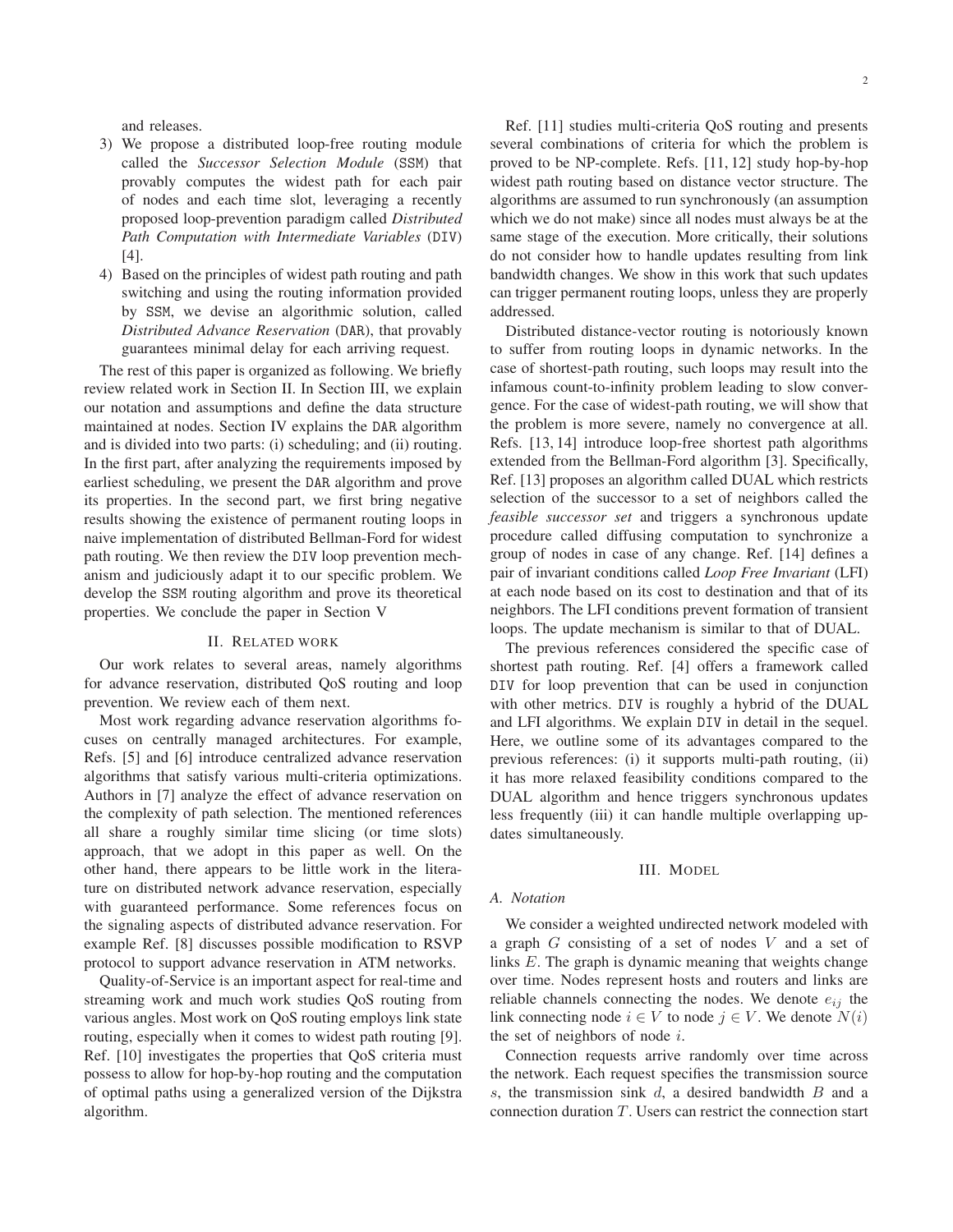time to an interval  $[t_a, t_b]$ . Otherwise,  $t_a = t_{now}$  and  $t_b = \infty$ where  $t_{now}$  is the present time.

Because of advance reservation of connections, there should exist a common reference time frame throughout the network. Hence, we assume coarse-grained synchronization (e.g., on the order of seconds) between clocks at different nodes to agree on the set-up time and release of connections. We emphasize however that our routing algorithms, and SSM in particular, can be run in a fully asynchronous manner.

We associate a weight  $w[e_{ij}]$  with each link  $e_{ij}$  based on the desired routing optimization criterion. Examples of link weight are length (denoted  $l[e_{ij}]$ ) which in our settings is equivalent to *link hop count* (equal to 1) and bandwidth which is the bandwidth available on the link (denoted  $b[e_{ij}]$ ).

A path from node  $i$  to node  $j$  consists of an ordered list of one or more consecutive links that connect  $i$  to j and is denoted  $P_{ij}$ . The *Path weight* is a combination of weights of links forming the path. If the path weight is based on bandwidth then the path weight is given by  $\min_{e_{ij} \in P_{sd}} \{b[e_{ij}]\}$  for any given path  $P_{sd}$ . If the path weight is based on length then the path weight is  $\sum_{e_{ij} \in P_{sd}} l[e_{ij}]$  for any given path P*sd*. A path with the optimal weight among all paths from s to d is called the *optimal path*.

We denote  $w_{ij}$  the estimated path weight from i to j by our routing algorithm. Likewise, we denote  $b_{ij}$  and  $l_{ij}$ the estimated path bandwidth and the estimated path length respectively. The optimal values of the above variables are denoted  $w_{ij}^*$ ,  $b_{ij}^*$  and  $l_{ij}^*$ .

The *successor* of node  $i$  to destination  $d$  on some path  $P_{id}$  is defined as the immediate next hop of i on the path and denoted  $\pi_{id}$ . If  $j = \pi_{id}$  then node i is the *predecessor* of  $j$ . Ancestor of a given node with respect to destination  $d$  is defined as a node that connects to i through a chain of consecutive successors. If node  $k$  is an ancestor of  $i$ , then  $i$ is called a descendant of k.

#### *B. Assumptions*

The statements proposed in this paper are correct under the following assumptions:

- 1) Communication links are reliable.
- 2) Links never fail.
- 3) There is no Byzantine behavior at nodes.
- 4) There are no conflicts between requests over reservation.
- 5) Clocks at different nodes are coarsely synchronized.
- 6) Successor calculations for every destination have stabilized by the time a new request arrives.

This does not imply that there is no way we can resolve or alleviate these issues but rather that they are commonplace to all distributed network algorithms. Much work in literature has addressed them and the solutions are extensible to our particular case with advance reservation as well [15–17].

#### *C. Node data structures*

In this section, we describe the data structures maintained by nodes and illustrate them with an example. Here, we detail only part of the data structure at nodes which is relevant to the performance of the DAR algorithm. This part is consistent with the usual definition of distance vector routing. In section IV-B, we add additional variables used uniquely to prevent formation of loops.

To accommodate advance reservation, every node should maintain relevant information regarding network state per all future times. Since the available link bandwidths change over time because of scheduled set-up or release of connections, the variables maintained by nodes are time dependent. To simplify the analysis, we divide the continuous time axis into discrete slots delineated by transition instances in the values of the node variables. Therefore, node variables remain fixed during each time slot. We denote  $t_1^{(id)}$ ,  $t_2^{(id)}$ , ...,  $t_n^{(id)}$  the slot transition instances for node i with respect to destination  $d$ , where  $t_1^{(id)}$  is the present time  $(t_{now})$  and  $t_n^{(id)} = \infty$ . Note that the time slots are not necessarily the same for different source destination pairs. They are not fixed and pre-determined but formed dynamically with scheduled set-up and release of connections.

Every node  $i$  maintains the following state variables per future time slot for each destination  $d$ : (i) a successor for destination d, denoted  $\pi_{id}(t)$  (ii) an estimate of the optimal path weight from *i* to *d* denoted  $w_{id}^*(t)$  (iii) an estimate of the optimal path weight denoted  $w_{id}^*(t)$  from j to d for all neighbors  $j \in N(i)$  (iv) the link weight  $w[e_{ij}](t)$ from i to each neighbor  $j \in N(i)$ . The last item does not depend on the destination. This is consistent with the standard data structure used in distance vector routing with the difference that our structure must include future states to support advance reservation. Note that although all of the above variables depend on time  $t$ , they are fixed during each time slot.

We show in the next section that given the presented data structure at each node, the successors must be selected based on widest path optimization to guarantee the earliest connection start time.

#### **Example.**

Figure 1.a shows a network consisting of four nodes and four undirected links. Link bandwidths change over time as depicted in Figure 1.b

Table I depicts the node data structures related to the network of Figure 1.a. This table shows only the data used directly by algorithm DAR. Each node maintains for each destination and time slot its successor, and the estimated path bandwidth.

We present a case study regarding node  $B$ . There are two time slots for destination  $D: \pi_{BD}(t) = C$  and  $b_{BD}^*(t) = 10$ Gbit/s for time t from  $t_1^{BD} = 12:00$  am to  $t_2^{BD} = 2:00$  am and  $\pi_{BD}(t) = D$  and  $b_{BD}^*(t) = 20$  Gbit/s for time t from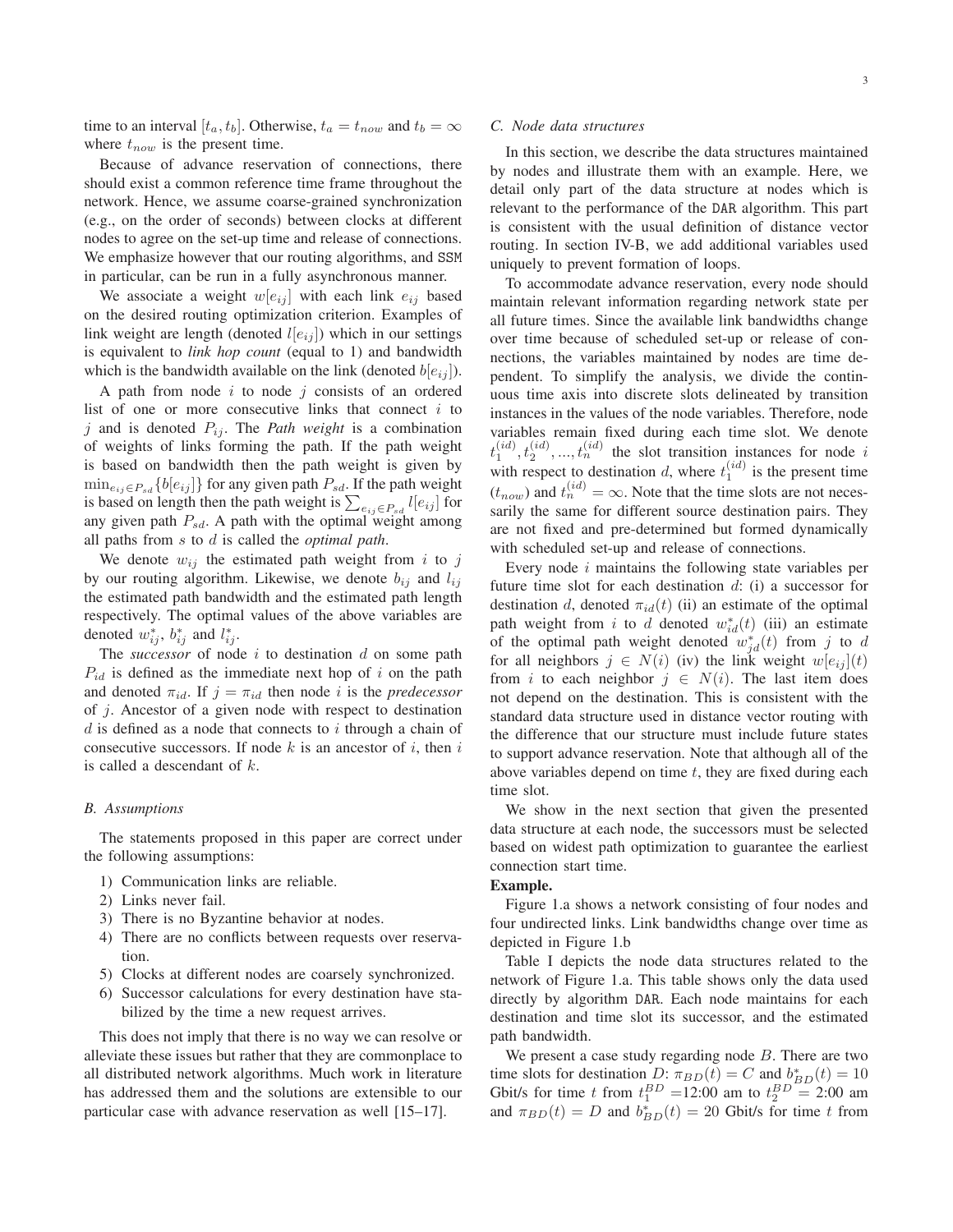

Table I NODE DATA STRUCTURES FOR WIDEST PATH SUCCESSOR SELECTION.



Figure 1. The figure shows a network with changing link state: (a) an undirected graph of four nodes representing a network (b) available bandwidth on links *eAB* , *eBC* , *eCD*, and *eBD* over time. Since the graph is undirected every link can be presented with two formats. For example, *eAB* and *eBA* represent the same link.

 $t_2^{BD} = 2:00$  am to  $t_3^{BD} = \infty$ . However at the same node B there is only one time slot for destination  $C: \pi_{BC}(t) = C$ and  $b_{BC}^*(t) = 10$  Gbit/s for time t from  $t_1^{BC} = 12:00$  am to  $t_2^{BC} = \infty$ .

### IV. DAR ALGORITHM

Our objective is to devise a distributed algorithm guaranteeing that each request is provided with minimal delay. We divide the problem of devising such an algorithm into two sub-problems, one for scheduling and one for routing. As shown next, these two sub-problems are not fully dissociated.

In the first part, after stating the routing requirements imposed by delay optimization, we introduce an algorithm called DAR that provably returns the earliest connection start time. In the second part, after highlighting the fundamental problems involved in distributed widest path routing, we briefly describe a recently proposed approach called DIV that provides a generic framework to solve loop issues in distributed routing. One of our main contributions is to introduce an algorithm called SSM that judiciously selects adequate optimization metrics for DIV to ensure loop-free calculation of routes. We conduct a performance analysis of SSM and prove its correctness. Note that the DAR algorithm relies on the routing tables computed by SSM.

### *A. Scheduling*

We start this sub-section by mentioning the constraints imposed on routing because of the earliest scheduling op-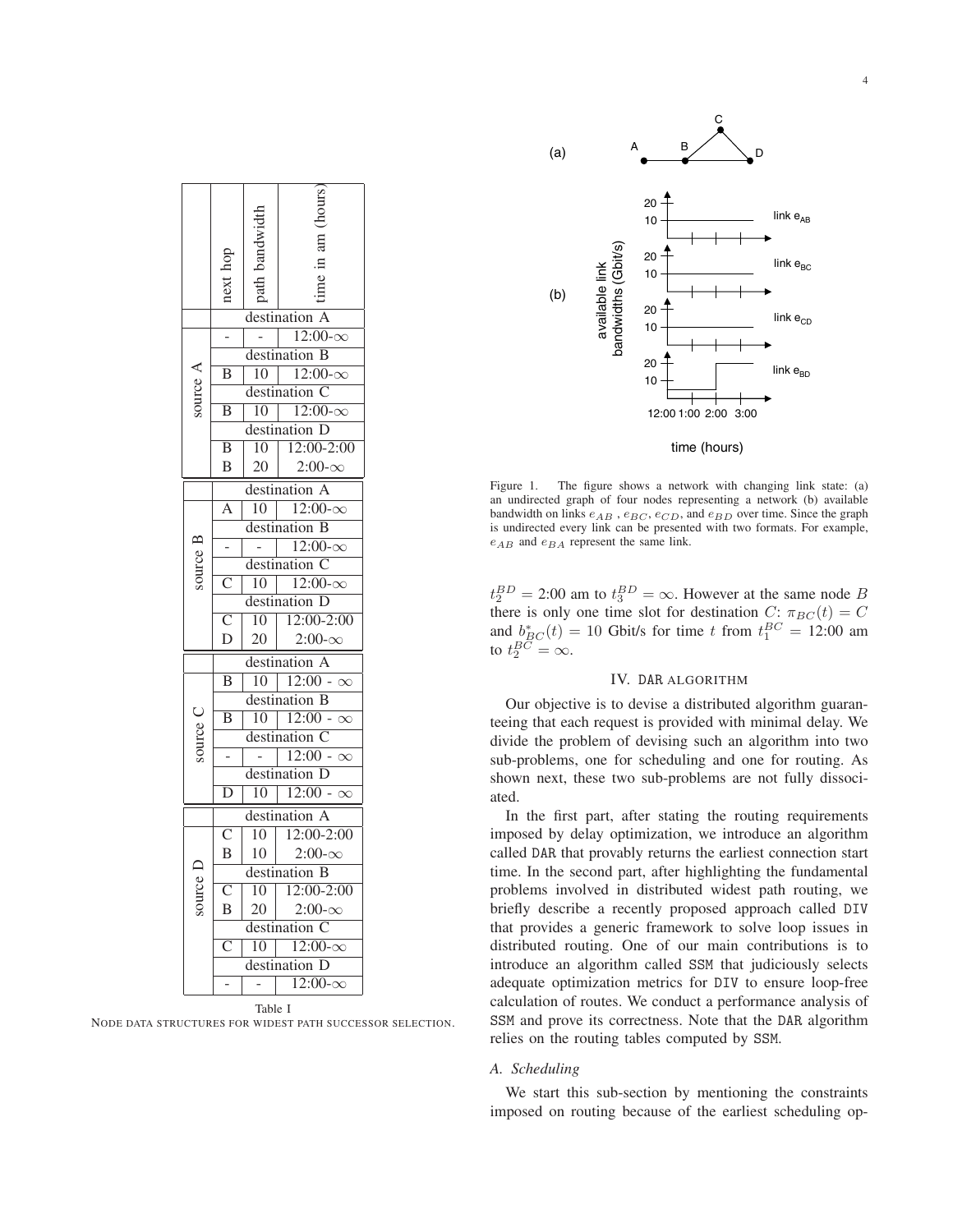

Figure 2. Illustration of various successor selection criteria regarding the graph of figure 1: (a) successor tree for destination *D* based on widest path optimization (b) successor tree for destination *D* based on shortest path optimization. Note that successor trees for destinations *A*, *B* and *C* should be formed separately in a similar way.

timization. For added clarity, we occasionally refer to the example network of Figure 1 and Table I with concrete examples.

*1) Widest routing requirement:* Figures 2.a and 2.b depict the successor graphs based on widest path optimization and shortest path optimization respectively for destination D of the network illustrated in Figure 1.a.

Let us consider a particular example. Assume a request arrives at 12:00 am for a 10 Gbit/s connection lasting 3 hours from node A to D.

According to Figure 2.b, the shortest path successors of A and B toward D are  $\pi_{AD}(t) = B$  and  $\pi_{BD}(t) = D$  at all times  $t \ge 12:00$  am leading to path  $(e_{AB}, e_{BD})$ . We observe that it is not possible for a connection requesting 10 Gbit/s to start at 12:00 am because bandwidth of the mentioned path is 5 Gbit/s from 12:00 am to 2:00 am. The earliest time to start the connection is 2:00 am for that path, though we could have started the connection at 12:00 am using path  $(e_{AB}, e_{BC}, e_{CD})$ . This simple example reflects a restriction that exists with distributed hop-by-hop routing algorithms in general. With shortest path successor selection, longer paths with larger bandwidth are ignored. We prove:

*Theorem 4.1:* With the given node data structure and hopby-hop routing paradigm, widest path routing is required to achieve earliest scheduling.

*Proof:* The proof is by contradiction. Consider a network represented with graph  $G(V, E)$ . All nodes in V store a successor and the optimal path weight based on some optimization criteria per every destination and time slot. Assume a request  $(s, d, B, T, t_a, t_b)$  arrives at a given node s.

We denote  $\Gamma$  the set of all hop-by-hop routing algorithms based on the mentioned data structure. Assume the earliest achievable connection start time among all algorithms in Γ is  $t' \geq t_a$ . This implies there exists at least one path from s

to d with bandwidth at least B starting at t'. Assume  $\alpha$  is an algorithm in  $\Gamma$  that always returns the earliest connection start time. Now, unless the selected path between  $s$  and  $d$ by  $\alpha$  is the widest at any time  $t \in [t', t' + T]$ , one can always come up with a bandwidth request  $B$  that exceeds the estimated path bandwidth during  $[t^{\prime}, t^{\prime} + T]$  by algorithm α. Thus, the connection start time by algorithm α would be later than  $t'$  which contradicts our assumption that  $\alpha$  returns the earliest connection start time.

*2) Path switching:* We reconsider the network of Figure 1.a and the example request from A to D described in previous sub-section. According to the table, based on the widest path optimization, we have for  $t \geq 12:00$  am,  $\pi_{AD}(t) = B$  and  $w_{AD}^*(t) = b_{AD}^*(t) = 10$  Gbit/s. Hence it seems natural to assign the requested connection to the time interval 12:00 am to 3:00 am. However, according to the same table, for  $t \in [12:00, 2:00]$  am,  $\pi_{BD}(t) = C$  and for  $t \ge 2:00$  am  $\pi_{BD}(t) = D$ . Thus the successors in table I do not provide a fixed path for connection during 12:00 am to 3:00 am. This restriction is concealed at node A. Therefore, A cannot decide to start the connection at 2:00 am to avoid the inconsistent paths throughout one connection.

We overcome the mentioned restriction with the aid of path switching. With path switching, a connection is not restricted to use the same path over all its duration, i.e., it can switch paths. Hence, we reserve in advance the paths as well as relevant switching information. The concept of path switching was first introduced in [5] in the context of centralized routing with advance reservation.

Back to our example, we see that one can reserve a connection from 12:00 am to 3:00 am from  $A$  to  $D$  with bandwidth of 10 Gbit/s provided that during interval [12:00 am, 2:00 am] the reserved path is  $(e_{AB}, e_{BC}, e_{CD})$  and during interval [2:00 am, 3:00 am] the reserved path is (e*AB*, e*BD*).

*3) Presentation of* DAR *algorithm:* Referring to the node data structure presented earlier, assume that the estimated widest path bandwidth  $b_{id}^*(t)$  from every node i to d is optimal (widest). Based on this assumption, we want to automatize the process illustrated above for finding the earliest connection start time per each arriving request.

We present next the scheduling component of DAR which provably returns the earliest connection start time and a path (or sequence of paths in case of path switching).

Upon arrival of a request  $R = (s, d, B, T, t_a, t_b)$ , DAR searches for a point in time  $t_1^R$  within the time frame  $[t_a, t_b]$  such that the bandwidth constraint is satisfied, i.e.,  $b_{sd}^k(t_i^R) \ge B$  for  $i = 1, ..., k$ . Times  $t_1^R$  and  $t_{k+1}^R = t_1^R + T$ correspond to the scheduled start and end time of the connection respectively. Times  $t_2^R, ..., t_k^R$  are the scheduled path switching instances.

Every node, such as  $s$ , must regularly update its time slot structure  $t_1^{(sd)}$ , ...,  $t_n^{(sd)}$  since the first element of the list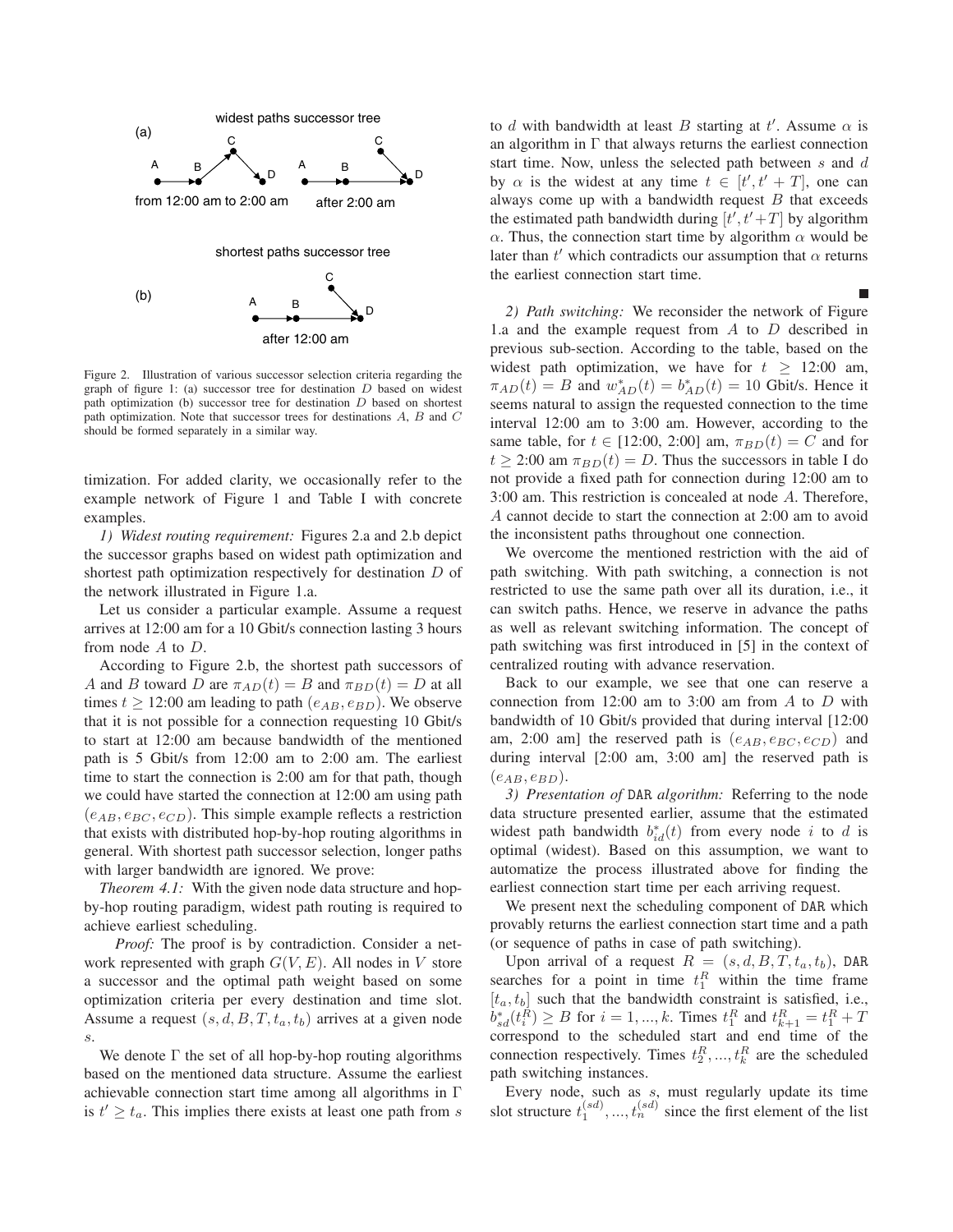must always correspond to the present time t*now*. Note that  $t_i^{(sd)}$  denotes starting time of the *i*th slot corresponding to destination d at node s and it not necessarily the same as  $t_i^R$ which is the scheduled time of *i*th switching of connection R. The update process at node s consists of removal of every time slot k whose start time,  $t_k^{(sd)} < t_{now}$  and updating the indices of all remaining time slots so that the first slot is indexed 1, then setting  $t_1^{(sd)} = t_{now}$ . Node s should clear the data corresponding to every removed time slot.

# **Algorithm** DAR **run at node** <sup>s</sup>**:**

- 1) Upon arrival of a request  $R = (s, d, B, T, t_a, t_b)$ ,
	- a) Initialize connection start time  $t_1^R$  to  $t_a$
	- b) If  $b_{sd}^*(t) \geq B$  does not hold at all times  $t \in$  $[t_1^R, t_1^R + T]$  then,
		- i) If  $t_1^R \ge t_b$ ,
			- Reject the request
		- ii) Otherwise,
			- Find a slot j with minimum value of j such that  $t_j^{(sd)} > t_1^R$  and set  $t_1^R$  to  $t_j^{(sd)}$
			- Go back to step 1b
	- c) If request is admissible, reserve connection:
		- i) Reserve the requested bandwidths from corresponding links and store successors on the scheduled path(s)
- 2) Go to step 1

After a request is found feasible, DAR runs the reservation process at step 1c: we denote  $P_{sd}(t)$  the path constructed by consecutive successors from  $s$  to  $d$ . Every node situated on path  $P_{sd}(t_i^R)$  which is scheduled for  $[t_i^R, t_{i+1}^R]$  for  $i = 1, \dots, k$  stores its successor for the given time interval and reserves the requested bandwidth  $B$  from the link to its successor during the same interval.

*4) Performance analysis:* We next prove the most important property of DAR.

*Theorem 4.2:* DAR provides the earliest connection start time per arriving request.

*Proof:* Assume the path  $P_{sd}(t)$  constructed by consecutive successors from node  $s$  to destination  $d$  is the widest path from s to  $d$  at every time  $t$  (we will prove this in theorem 4.10).

We consider two cases: (i) If we only consider  $P_{sd}(t)$ , then DAR chooses the earliest time  $t_1^R$  to set up the connec-<br>tion because according to step 1(b)ii. DAR always investigates tion because according to step 1(b)ii, DAR always investigates the earliest slot  $j$  after  $t_a$  that is followed by a continuous duration  $T$  with sufficient resources between  $s$  and  $d$ . (ii) On the other hand, assume there exists a path  $P'_{sd}(t)$  from s to d other than  $P_{sd}(t)$ , with available bandwidth B or more during  $t \in [t_1^{\prime R}, t_1^{\prime R} + T]$  where  $t_a \le t_1^{\prime R} < t_1^R$ . Since  $P_{sd}(t)$ has the largest available bandwidth at any time, bandwidth of  $P_{sd}(t)$  is at least equal to the bandwidth of  $P'_{sd}(t)$  which exceeds B for  $t \in [t_1^R, t_1^R + T]$ . But in this case DAR would<br>have selected time  $t^R$  at step 1(b)ii have selected time  $t_1^{\prime R}$  at step 1(b)ii.

We may improve the performance of DAR by adding a further selection criterion: we choose the successor that acknowledges the shortest path length among all widest path successors. Although this may improve performance by encouraging shorter paths compared to random widest path selection, we prove:

*Lemma 4.3:* Given the presented node structures, shortest-widest-earliest path optimization is not feasible.

*Proof:* We prove this lemma with a negative example. Consider again the example network of Figure 1.a with the same bandwidth-time plots for links e*BC* , e*CD* and e*BD* but assume e*AB* has constant bandwidth of 5 Gbit/s after 12:00 am. If we select the successor acknowledging the shortest among all widest paths, then  $\pi_{BD}(t) = C$  for  $t \in [12:00, 2:00]$  am. We have  $\pi_{AD}(t) = B$  at all times  $t \geq 12$ : 00 am since this is the only option. Given this,  $P_{AD} = (e_{AB}, e_{BC}, e_{CD})$  with bandwidth 5 Gbit/s from 12:00 to 2:00 am and the shorter path  $(e_{AB}, e_{BD})$ with the same bandwidth of 5 Gbit/s during the same time interval is ignored. This proves that using this data structure selection of the shortest-widest and therefore the shortestwidest-earliest path is not guaranteed.

#### *B. Pre-computation of routes*

In the previous section we have assumed that nodes know the appropriate successor to every destination per all future times. We proved that given our particular node data structure only the widest path to destination guarantees earliest scheduling.

In this section we present a distributed algorithm for selection of successors which we refer to as the *Successor Selection Module* (SSM). SSM runs at every node independent of other nodes and DAR. First we explain the challenges of achieving widest paths given such a data structure. Then we prove that the paths tentatively constructed by SSM converge to the widest for every destination. Note that DAR relies on the steady state results produced by SSM.

**Notation:** to simplify the presentation, we discard the time dimension throughout this section and present all algorithms as if they were on-demand. Every algorithm presented here can be considered as an advance path calculation for a given time slot and can be directly extended to all future time slots. Therefore, we eliminate the time argument from our notation in what follows since node variables remain unchanged during every slot.

The problem of successor selection for distributed hop-byhop routing in networks has been visited frequently in the literature. The common approach is using a distributed asynchronous version of the standard Bellman-Ford algorithm [3, 15, 18]. However, much of the focus of prior work has been on *shortest path* routing rather than any other metric for the reason explained next.

*1) Routing loops:* Assume we modify the distributed asynchronous shortest path Bellman-Ford algorithm for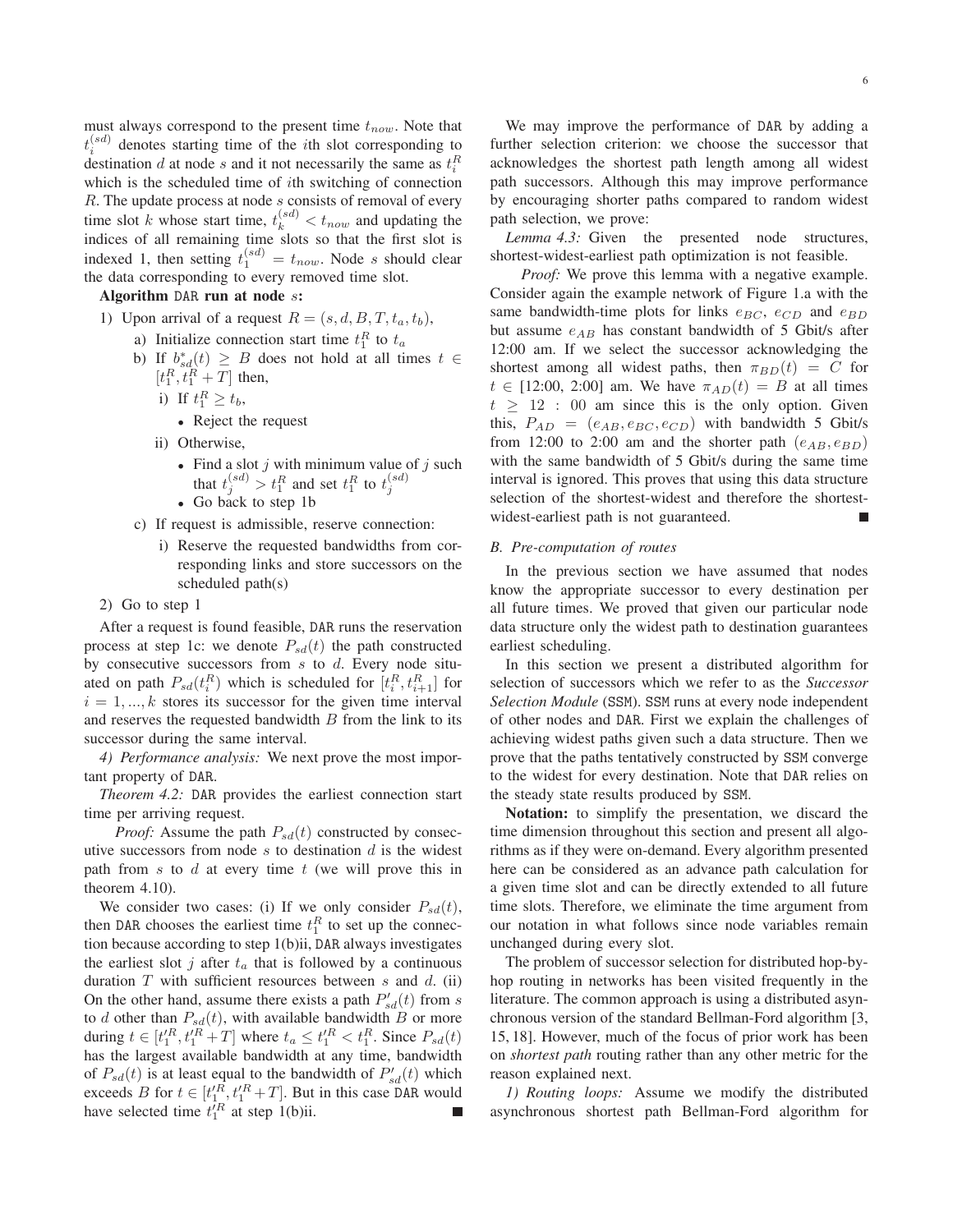widest path optimization by replacing link lengths and path lengths by link bandwidth and path bandwidths respectively and by adjusting the relaxation equation accordingly.

In our presentation below, variable  $b_{id}^{(i)}$  for  $j \in N(i)$  is the estimate of  $b_{jd}$  stored at node i according to the last message communicated from  $j$  to  $i$ . In brief, every node  $i$  tries to maintain the largest value of  $\min\{b[e_{ij}], b_{id}^{(i)}\}$  among all of its neighbors  $j$  and it elects as successor the neighbor  $j'$ which maximizes this term. Whenever a neighbor  $j$  changes  $b_{jd}$  it notifies all its neighbors including i. Then i modifies its own estimate of  $b_{jd}$  by setting  $b_{id}^{(i)} = b_{jd}$ . Then i recalculates  $b_{id} = \max_{j \in N(i)} \{\min\{b[e_{ij}], b_{jd}^{(i)}\}\}$  and switches successor if necessary. If link bandwidth b[e*ij* ] changes, a similar update should take place at i. Once node i changes b*id* (either because of a change in a neighbor's estimated bandwidth or change in an adjacent link bandwidth) it notifies all its neighbors.

We model nodes as state machines. Next we present formally the states, transitions and procedures run at any node  $i$  for calculation of the widest path to any destination d.

# **Widest path Bellman-Ford at node**  $i \in V$ : *State variables:*

- $b_{id}$ ; initialized 0 if  $i \neq d$  and otherwise  $\infty$ .
- $\pi_{id} \in N(i) \cup null$ ; initialized to *null*.
- $b[e_{ij}]$  for all  $j \in N(i)$ ; initialized to full capacity of link e*ij* .
- $b_{jd}^{(i)}$  for all  $j \in N(i)$ ; initialized 0 if  $j \neq d$  and otherwise  $\infty$ .

*Transitions:*

- if *i* receives a message regarding change in  $b_{jd}$  from neighbor j:
	- **–** i updates its own estimate of node j bandwidth: set  $b_{id}^{(i)} = b_{jd}$
- if  $b_{id} \neq \max_{j \in N(i)} \{\min\{b[e_{ij}], b_{jd}^{(i)}\}\},\$ 
	- $i$  recalculates its bandwidth estimate: set  $b_{id}$  =  $\max_{j \in N(i)} \{\min\{b[e_{ij}], b^{(i)}_{jd}\}\}$
	- $-i$  updates its successor: set  $\pi_{id}$  =  $\argmax_{j \in N(i)} \{\min\{b[e_{ij}], b_{jd}^{(i)}\}\}$
	- $-$  if  $b_{id}$  changed, i notifies all neighbors about new b*id*

In what follows we explain an important performance failure of the presented algorithm. It is well known in the context of shortest path routing that asynchronous Bellman-Ford may create transient routing loops in case of link failures which slows down its convergence [3]. Besides, if some node is completely disconnected from the destination, convergence takes for ever (this phenomenon is known as the count to infinity problem) [3].

In our case, link states change dynamically because of scheduled set-up and release of connections according to step 1c of DAR algorithm. Along with the changes in future



Figure 3. Illustration of permanent loops with widest path routing in a linear 4-node network: the widest path successors toward destination *D* are demonstrated with arrows and the numbers above links show available link bandwidth in Gbit/s at the given time.

available link bandwidths, the estimated successors and path bandwidths for future time slots must be updated to remain consistent.

*Lemma 4.4:* Distance vector routing based on the distributed asynchronous widest path Bellman-Ford presented above suffers from permanent routing loops in dynamic networks.

*Proof:* We prove this via an example showing the formation of a permanent routing loop following a change in the network state. In Figure 3 we show a linear network consisting of 4 nodes and 3 links. Assume a 2 Gbit/s connection from  $C$  to  $D$  is scheduled in advance starting from 2:00 am. The figure reflects this event with a change in link bandwidth  $b[e_{CD}]$  at 2:00 am. Since node C knows about this event in advance, it performs a successor transition from  $\pi_{CD} = D$  to  $\pi_{CD} = B$ . Then the estimated bandwidth at C remains  $b_{CD} = 3$  Gbit/s. B keeps C as its successor  $\pi_{BD} = C$  with  $b_{BD} = 3$  Gbit/s instead of 1 Gbit/s. Assuming no further change in link states, the loop  $\pi_{BD} = C$  and  $\pi_{CD} = B$  runs for ever.

We proved in sub-section IV-A that given our node data structure it is impossible to guarantee shortest-widest-earliest path optimization because construction of shortest-widest path by successors is not guaranteed. Here, we show that selecting at each node the shortest length among all widest path successors does not help to prevent formation of loops either.

We show this by an example based on the same figure 3. We assume every node selects the successor with smaller estimate of path length in case of a tie regarding path bandwidth. Then, after 2:00 am we have at  $C$ ,  $\pi_{CD} = B$ and again at  $B$ ,  $\pi_{BD} = C$  since C falsely offers B a wider path than  $A$  does. The estimated path lengths at  $B$ and C keep increasing in a loop without a bound because C sets  $l_{CD} = l_{BD} + 1$  ( $l_{CD}$  denotes estimated length of a path from  $C$  to  $D$ ) and vice verse for  $B$ . Soon we will have  $l_{BD} > l_{AD}$ . However this loop never breaks because invariably C offers a wider path than A, i.e.  $b_{BD} > b_{AD}$ .

The two previous examples show whenever routing optimization criterion is path width, formation of permanent loops is inevitable using the straight-forward extension of the shortest path Bellman-Ford. This explains why distance vector routing with widest path QoS is not explored in the literature, while shortest path QoS or link-state strategies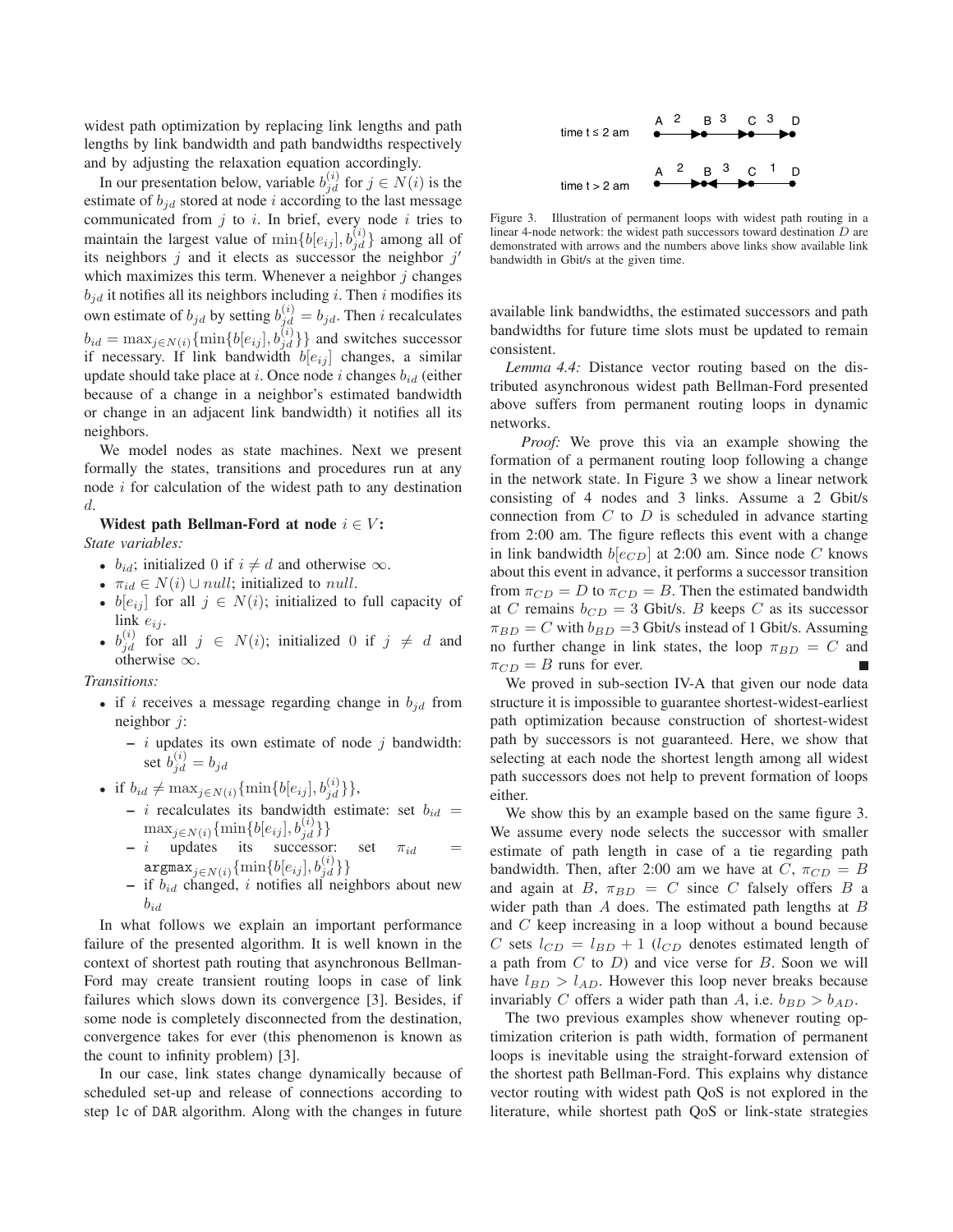are very well studied. Loops are less likely with link state strategies since every node maintains a copy of the network topology.

On the other hand, re-initializing estimated state variables at all nodes after every change in current or future state of a single link is not a scalable solution because of excessive messaging overhead.

The literature offers practical methods for preventing formation of loops in distributed algorithms without having to re-initialize the whole network [13, 14]. However, most of the offered solutions are particularly based on shortest path (or minimum delay) routing optimization and either do not apply to or need a lot of modification to fit our scenario.

*2) Loop prevention:* We exploit a recently proposed algorithm called Distributed Path Computation with Intermediate Variable (DIV) to prevent formation of loops [4]. The DIV has the advantage that it decouples routing optimization from loop prevention process and this makes DIV applicable to various routing algorithms or successor selection criteria. The authors in [4] present it as a generic framework that can be adjusted to any distributed distance vector routing algorithm not limited to shortest path routing.

The DIV prevents loop formation using the concept *feasible successor set* defined per every destination at all nodes. The feasible successor set of  $i$  per every destination is a subset of  $N(i)$ . Successor to each destination is selected from the feasible successor set based on the routing optimization criteria.

In order to use DIV in our routing computations we must modify the data structure at nodes presented in sub-section III-C. Other than the path bandwidth and successor which are essential information for route calculation, every node must store intermediate variables called values which are solely added to determine the feasible successor set at every node for loop prevention purpose. Using the intermediate variables every node can track its own value and that of its neighbors.

Each value has the format  $val(i; j|k)$  which represents the value of node  $i$  known by node  $j$  based on the last update received from  $i$  and stored at node  $k$  (authors in [4] use the notation  $V(i; j|k)$ ). Hence, in addition to the data structure described in sub-section III-C, every node  $i$  stores for each destination:

- 1) The *value* of  $i$  as known to itself and stored at  $i$ ,  $val(i; i|i)$
- 2) The *value* of neighbor  $j$  as estimated by node  $i$  based on the last update from j and stored at i,  $val(j; i|i)$ for  $j \in N(i)$
- 3) The *value* of i as estimated by neighbor  $i$  and then transferred to and stored at i,  $val(i; j|i)$  for  $j \in N(i)$

The first and third variables are not equal in general for a given neighbor  $j$  but in steady state, DIV ensures that  $val(i; i|i) = val(i; j|i) = val(i; j|j)$  for every  $j \in N(i)$ . Throughout the paper, if we mention  $value$  of node i without specifying stored or known by whom, we refer to  $val(i; i|i)$ . **Adapting** DIV **to our case.**  $val(i; j|k)$  is a generic variable which the DIV framework does not define it specifically. For our particular purpose, we define it as a two dimensional vector  $val(i; j|k) = \langle val_1(i; j|k), val_2(i; j|k) \rangle$ . For any given node *i*, the first component  $val_1(i; j|k)$  inversely relates to the estimated path bandwidth from  $i$  to  $d$ ,  $b_{id}$  and the second component  $val_2(i; j|k)$  relates to the estimated path length from i to d,  $l_{id}$ . We will prove that  $val_1(i; i|i)$ converges to  $-b_{id}^*$  and  $val_2(i; i|i)$  converges to  $l_{id}^*$  in steady state. The intuition behind this choice of values is that the first component accounts for widest routing optimization. Thus, we give it the higher priority. The second component is required to satisfy the DIV constraints. Its role is to break the uniformity between neighboring node values with the same path bandwidth estimate; according to an invariance that we present later, every node must have a strictly larger value than its successor. With path bandwidth alone, it is not always possible to satisfy this invariance. In that case, some nodes could have no successor.

We set the following relation between the path bandwidth estimate  $b_{id}$  at any given node i and the *value* of its successor as known by i:  $b_{id} = \min\{b[e_{ij}], -val_1(j; i|i)\}$ where  $j = \pi_{id}$  and the following relation between the estimated path length  $l_{id}$  and value of i:  $l_{id} = 1 + val_2(j; i|i)$ where  $j = \pi_{id}$ .

Although the *value* of every node  $i$ , has to eventually be consistent with b*id* and l*id*, the values are restricted to satisfy certain invariant conditions. The invariances are responsible for preventing formation of loops. Our invariant conditions are very similar to those presented in [4] with the difference that we replace the standard comparators with the lexicographic comparators  $\prec_L$  and  $\succ_L$  defined below. Thus,  $val(i_1;j_1|k_1) \preceq_L val(i_2;j_2|k_2)$  implies:

$$
\begin{cases}\n1. \ val_1(i_1; j_1|k_1) < val_1(i_2; j_2|k_2) \\
\text{or} \\
2. \ val_1(i_1; j_1|k_1) = val_1(i_2; j_2|k_2), \\
\text{and } val_2(i_1; j_1|k_1) \leq val_2(i_2; j_2|k_2)\n\end{cases}
$$

This does not change the results presented in [4].

- 1) val $(i; i|i) \preceq_L val(i; j|i)$  where  $j \in N(i)$ .
- 2)  $j$  is in the feasible successor set of  $i$  if and only if  $val(i; i|i) \succ_L val(j; i|i).$

The first condition sets a bound on the choice of value. Every node has to keep its value below or equal to the estimate of its value communicated by its neighbors. This implies that if a node wants to increase its value, it should first notify its neighbors. The second condition defines the feasible successor set which restricts selection of successors only to neighbors that offer a better (lexicographically lower) value. This condition is set to prevent creation of routing loops.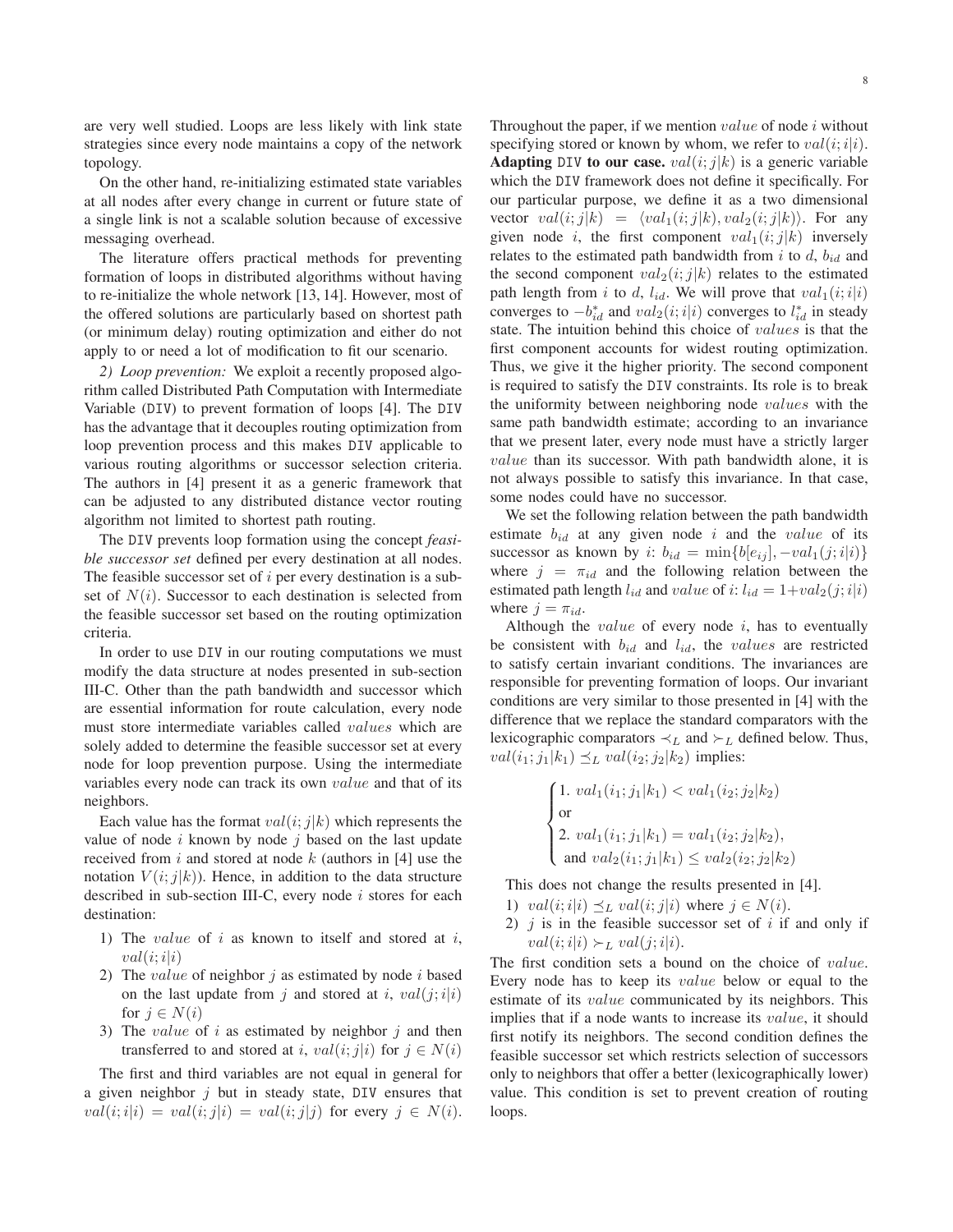The first invariance requires use of a special technique to update values. Communication between nodes is through three types of DIV messages: Update::Inc, Update::Dec and ACK. Update::Inc is a message that a node sends to its neighbors *before* it increases its value. Update::Dec is a message that a node sends to its neighbors *after* it decreases its value. ACK is sent in response to Update::Inc (only to the sender) after the appropriate actions are performed at the receiver of Update::Inc. For more details on the structure of these messages we refer the reader to [4].

When a given node  $i$  wants to increase its  $value$  it will first notify its neighbors before the actual increase. In turn, the neighbors that precede  $i$  will notify their own neighbors, etc. The recursive updates will finally extend to all ancestors of i. Every node that receives an Update::Inc and does not have to change its own value responds with an ACK immediately. Node *i* will eventually increase its *value* once it receives ACK from its neighbors. When a node needs to decrease its value it performs the decrease and then issues an Update::Dec to its neighbors (pretty much like the standard Bellman-Ford).

The DIV uses the following semantics for handling out of order messages:

- 1) A node ignores an update message that comes out of order.
- 2) A node ignores ACK messages after issuing an Update::Dec message.

Since Update and ACK messages have sequence numbers nodes can know the order. The two mentioned semantics rule out old messages in favor of the more recent ones leading to less messaging overhead and faster convergence. Regarding the second semantic, the receiver of the ACK ignores it which means it does not not increase its *value* as specified in the **receipt of an ACK** procedure explained below, but if the node has received an Update::Inc from some neighbor earlier, it should still send an ACK to the neighbor which issued the Update::Inc.

*3) Presentation of* SSM*:* In the following, we describe our algorithm SSM for selection of successors. Next, we prove that the tentative paths constructed by SSM (by concatenation of successors) converge to the optimal (widest) paths.

As mentioned earlier, we present only the subroutines and states at node  $i$  per one destination  $d$  and for one particular time slot. The SSM must be repeated independently per every destination and for all future time slots at every node i. In our presentation  $\infty$  denotes a sufficiently large number.

On the high level, SSM is a combination of the asynchronous widest path Bellman-Ford and the DIV. Again, nodes are modeled as state machines. After listing the state variables and their initial settings at any given node  $i$ , we detail four events and the state transitions and actions they trigger.

To simplify the presentation, we assume no message reordering has happened but in that situation the two semantics

### of DIV must be considered.

#### **state variables:**

- $b_{id}$ ; initialized 0 if  $i \neq d$  and otherwise  $\infty$ .
- $\pi_{id} \in N(i) \cup null$ ; initialized to *null*.
- $b[e_{ij}]$  for all  $j \in N(i)$ ; initialized to full capacity of link e*ij* .
- $\langle val_1(i; i|i), val_2(i; i|i)\rangle$ ; initially set to  $\langle 0, \infty \rangle$  if  $i \neq$ d. Otherwise if  $i = d$  we set  $\langle -\infty, 0 \rangle$ .
- $\langle val_1(j; i|i), val_2(j; i|i) \rangle$  where  $j \in N(i)$ ; initially set to  $\langle 0, \infty \rangle$  if  $j \neq d$ . Otherwise if  $j = d$  we set  $\langle -\infty, 0 \rangle$ .
- $\langle val_1(i; j|i), val_2(i; j|i) \rangle$  where  $j \in N(i)$ ; initially set to  $\langle 0, \infty \rangle$  if  $i \neq d$ . Otherwise if  $i = d$  we set  $\langle -\infty, 0 \rangle$ .

First, we introduce the DecreaseV module. Whenever a node x wants to decrease its value it performs a certain set of tasks explained below. Assume  $y$  is the chosen successor of  $x$  and  $d$  the destination. Then,  $x$  decreases its value, the estimated *value* of  $x$  as known by any neighbor  $z$  and  $x$ 's estimated path bandwidth  $b_{xd}$  based on the parameters of successor  $y$ . Then  $x$  will send Update::Dec message to notify all its neighbors.

# **Module** DecreaseV(x, y, d)**:**

- 1) set  $-\nu a l_1(x;x|x)$  and  $-\nu a l_1(x;z|x)$  and  $b_{xd}$  equal to  $\{\min\{b[e_{xy}], -val_1(y;x|x)\}\}\$  and set  $val_2(x;x|x)$ and  $val_2(x; z|x)$  equal to  $val_2(y; x|x)+1$  for all  $z \in$  $N(x)$
- 2) send Update::Dec to all neighbors  $z$  of  $x$  with the content  $val(x; x|x)$

When node  $i$  receives Update::Inc message with content  $\langle V_1, V_2 \rangle$  from a neighbor j'', this is a notification that  $j''$  wants to increase  $val(j''; j''|j'')$  according to  $\langle V_1, V_2 \rangle$ . If  $j''$  is the successor of i, this triggers an increase in value of  $i$ . To increase its value,  $i$  will send an Update::Inc message containing the  $value$  that  $i$  wants to have  $(\langle -\min\{b[e_{ij}, \cdot], -V_1\}, V_2 + 1 \rangle)$  to all of its neighbors including  $j''$  and then waits for an ACK response from neighbors (node transition after reception of ACK will be explained separately). If  $j''$  is not the successor of i, then i will just respond with an ACK since it does not need to increase its value.

# **receipt of an Update::Inc** with the desired value,  $\langle V_1, V_2 \rangle$  from neighbor j'':

- 1) if  $j''$  is successor of i then,
	- a) send an Update::Inc with  $\langle -\min\{b[e_{ij},-V_1], V_2+1\}\rangle$  to all neighbors  $j \in N(i)$
- 2) else if  $j''$  is not successor of i,
	- a) set  $val(j''; i|i)$  equal to  $\langle V_1, V_2 \rangle$
	- b) send to  $j''$  an ACK holding  $val(i; i|i)$  which is unchanged and  $val(j''; i|i)$  which equals  $\langle V_1, V_2 \rangle$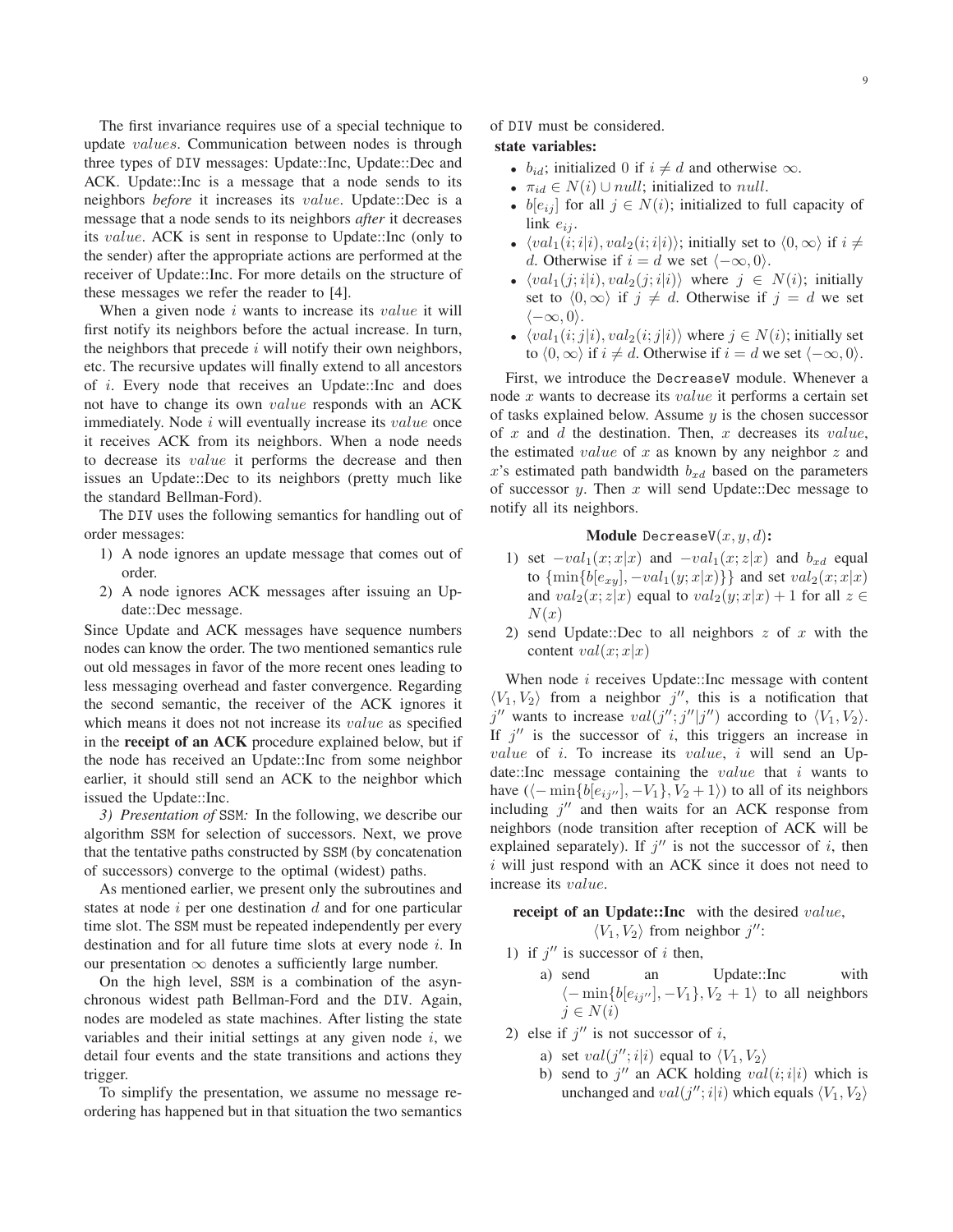If i receives an Update::Dec message from neighbor  $j''$ with content  $\langle V_1, V_2 \rangle$  this indicates j'' wants to decrease  $val(j''; j''|j'')$  according to  $\langle V_1, V_2 \rangle$ . If  $j''$  is *i*'s successor, i decreases its value by performing DecreaseV. If  $j''$  is not the successor of  $i$ , then  $i$  decreases its *value* only if  $j''$  becomes the new successor again by performing DecreaseV.

**receipt of an Update::Dec** with the desired value,

 $\langle V_1, V_2 \rangle$  from neighbor  $j''$ :

- 1) set  $val(j''; i|i) = \langle V_1, V_2 \rangle$
- 2) if  $j''$  is successor of i then,
	- a) decrease  $value$  of  $i$  by calling DecreaseV $(i, j'', d)$
- 3) else if  $j''$  is not successor of i then,
	- a) set  $J = \argmax_{i \in N(i)} \{\min\{b[e_{ij}], -val_1(j; i|i)\}\}\$ where  $j$  is in the feasible successor set of  $i$ . If  $\pi_{id} \notin J$  then *i* switches successor:
		- i) set  $\pi_{id} = j'$  for any  $j' \in J$
		- ii) decrease  $value$  of  $i$  by calling Decrease $V(i, j', d)$

If i receives an ACK message from  $j''$ , it will first update its estimate of the *value* of  $j''$  and then its own *value* can increase according to the invariances 2. Note that ACK message must contain the value of its generator  $j''$  and because it is triggered in response to an Update::Inc issued earlier by  $i$ , it must contain the *value* that  $i$  has requested to increase to. If the increase in *value* of i is because of an Update::Inc message  $i$  has received earlier from a neighbor  $j^*$ , i will modify  $val(j^*; i|i)$  as well. After i increases its *value* and  $b_{id}$ , it can search for a better successor and in case of a successor switch,  $i$  will decrease its *value* by performing DecreaseV. Finally, <sup>i</sup> must send an ACK if it has received an Update::Inc *(i must have stored the content*  $\langle V_1, V_2 \rangle$  of Update::Inc in its memory).

**receipt of an ACK** with content  $val(j''; j''|j'')$  and  $val(i; j'']j'$  from neighbor  $j''$ :

1) set  $val(j''; i|i) = val(j''; j''|j'')$ 

- 2) set  $val(i; j''|i) = val(i; j''|j'')$
- 3) increase  $val(i; i|i)$  as much as possible as long as  $val(i; i|i) \preceq_L val(i; j|i)$  holds for all  $j \in N(i)$
- 4) if i has received an Update::Inc with  $\langle V_1, V_2 \rangle$  from a neighbor  $i^*$  which is not acknowledged yet,
	- a) set  $val(j^*; i|i) = \langle V_1, V_2 \rangle$
	- b) set  $b_{id} = \min\{b[e_{ij^*}], -val_1(j^*; i|i)\}$
- 5) i can now search for a better successor: set  $J =$  $\argmax_{i \in N(i)} \{\min\{b[e_{ij}], -val_1(j;i|i)\}\}\$  where j is in the feasible successor set of  $i$
- 6) if  $\pi_{id} \notin J$ , *i* switches successor:
	- a) set  $\pi_{id} = j'$  for any  $j' \in J$
	- b) decrease  $value$  of  $i$  by calling Decrease $V(i, j', d)$

7) if i has received an Update::Inc with  $\langle V_1, V_2 \rangle$  from a neighbor  $j^*$  which is not acknowledged yet, (i) set  $val(j^*; i|i) = \langle V_1, V_2 \rangle$  (ii) send an ACK to j<sup>\*</sup> holding  $val(i; i|i)$  and  $val(j^*; i|i)$ 

Inconsistency between  $b_{id}$  and  $\max_{i \in N(i)} \{\min\{b[e_{ij}], -val_1(j;i|i)\}\}$  may happen if bandwidth of a link adjacent to  $i$  changes or right after initialization. In either case,  $i$  can immediately update its successor if needed. Whether or not the successor changes  $b_{id}$  must be re-calculated. If  $b_{id}$  changes, i needs to update its value according to the DIV update rules mentioned earlier.

# **inconsistency between** b*id* **and**

 $\max_{i \in N(i)} \{ \min\{b[e_{ij}], -val_1(j; i|i)\} \}$ :

- 1) set  $\pi_{id} = j'$  for any  $j' \in J$  and  $J =$  $\argmax_{j \in N(i)} \{\min\{b[e_{ij}], -val_1(j;i|i)\}\}\$  where j is in the feasible successor set of i
- 2) set  $b_{id} = {\min{b[e_{ij'}], -val_1(j';i|i)}\}$
- 3) if  $val(i; i|i) \prec_L \langle -b_{id}, val_2(j'; i|i) + 1 \rangle$ , a) send an Update::Inc with the desired value for  $i, \, \langle -b_{id}, val_2(j';i|i) + 1 \rangle$ , to all neighbors  $j \in$  $N(i)$
- 4) else if  $val(i; i|i) \succ_L \langle -b_{id}, val_2(j'; i|i) + 1 \rangle$ ,
	- a) decrease  $value$  of  $i$  by calling Decrease $V(i, j', d)$

*4) Performance analysis:* In this section, first we analyze the worst case memory complexity at nodes. Then, we prove the time elapsed from issuing an Update::Inc message until receipt of corresponding ACK is finite. Based on this we prove that  $b_{id}$  and  $-val_1(i; d|d)$  converge to the bandwidth of the optimal path for every  $i$  and  $d$ . Using this and the loop-freedom property from [4], we prove that the paths constructed by SSM between every pair of nodes converge to the widest. Our analysis is based on the assumptions from section III-B. Hence, request inter-arrival time is long enough to allow for convergence of SSM path computations, there is no Byzantine behavior at nodes and links are reliable.

*Theorem 4.5:* The memory complexity at nodes is  $O(D_{max}.|V|.R)$  where  $D_{max}$  is the maximum node degree and  $R$  is the number of pending requests in the system.

*Proof:* Every node stores:

- 1) a path bandwidth estimate, successor and value of itself per destination and per future time slot (memory complexity: number of destinations multiplied by number of time slots)
- 2) bandwidth of all its adjacent links per future time slot (memory complexity: node degree multiplied by number of time slots)
- 3) estimated value of all of its neighbors and its neighbor's estimate of its own value per destination and per future time slot (memory complexity: node degree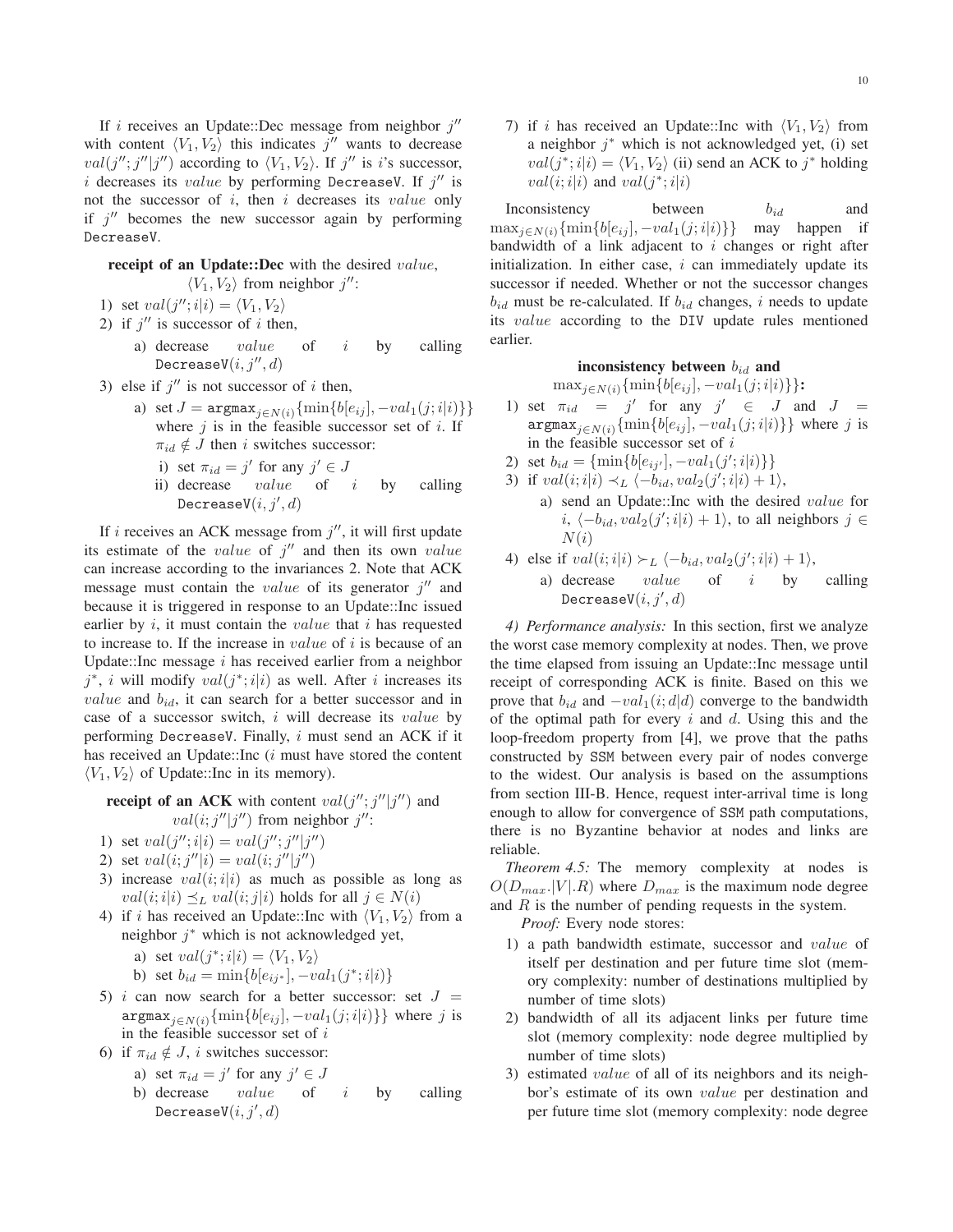multiplied by number of destinations multiplied by number of time slots)

The third item has the dominant memory complexity. Hence, we only consider it. Total number of slots at any node is in the worst case equal to  $2R + 1$  (if user specifies an arbitrary connection window  $[t_a, t_b]$ ). This happens if the node senses a successor or path bandwidth change per every set up or tear down of a connection throughout the network. For example this can happen in the line network of figure 3 at node A regarding destination D. Thus the worst case memory complexity is  $O(D_{max}.|V|.R)$  since the maximum number of destinations is  $|V|$ .

We borrow the following lemma from [4]. Its proof can be found therein.

*Lemma 4.6:* The successor graph is a *directed acyclic graph* (DAG) or a collection of DAGs at all times [4].

The proof is similar to the one in [4]. Because our initialization respects the two invariances of DIV they will always remain valid. The only difference is the replacement of regular inequalities with lexicographic ones.

We present the following two lemmas without proof due to space constraint.

*Lemma 4.7:* The worst case time from the moment a node issues an Update::Inc until it receives the corresponding ACK response is finite.

In the case of Update::Dec there are no ACK messages and the decrease happens immediately at the initiating node.

Next, we prove using the following lemma and corollary that a network whose nodes are initialized according to SSM, will eventually reach a steady state even if a finite number of links change bandwidth. By steady state, we mean all node variables remain fixed.

*Lemma 4.8:* Assuming network is in steady state, the total number of update messages after a bandwidth change on any link is finite.

*Corollary 4.9:* Assuming network is in steady state, the total number of messages triggered by any finite number of link changes is finite.

We infer from corollary 4.9 that assuming the network state is initialized according to SSM and bandwidth on a finite number of links changes afterwards, the network will eventually stabilize. To understand this, first assume that there will be no link bandwidth change in the network after initialization. In this case, all nodes will keep decreasing (improving) their *value* because except for  $d$ , all nodes are initialized with the largest (worst) possible *value* and there is no link bandwidth decrease to trigger an increase in node values. The process of decreasing value is no different than the standard Bellman-Ford update procedure and its convergence in an unchanging network is provable according to [3].

Now, assume some link bandwidths change after initialization. In this case, we have a superimposition of update traffic due to initial conditions and update traffic due to link changes. Again, using the same reasoning used for corollary 4.9, the total number of messages will be finite.

Next, we prove the paths resulting from SSM are optimal:

*Theorem 4.10:* The path constructed by consecutive successors from every node  $i$  to any given destination  $d$  converges to the widest among all paths connecting  $i$  to  $d$ .

*Proof:* We prove by contradiction.

According to corollary 4.9 the network will eventually reach steady state. We assume the network has reached steady state. According to lemma 4.6, the path constructed from every node i by consecutive successors is loop-free: so either it is a simple path connecting  $i$  to  $d$  or it is a simple path that does not connect  $i$  to  $d$  and terminates at some node  $j \neq d$ . We denote such path  $P_{ij}$  in either case where in the first case  $j = d$ .

The proof consists of two parts:

**Part 1.** First we prove  $b_{id}$  and  $-val_1(i; i|i)$  for every node i equal the bandwidth of the path  $P_{ij}$ , i.e.  $\min_{e_{xy} \in P_{ij}} \{b[e_{xy}]\}.$ 

Again the proof is by contradiction. Assume  $-val_1(i; i|i) \neq \min_{e_{xy} \in P_{ij}} \{b[e_{xy}]\}\$ at steady state. Starting at node  $j$ , moving on predecessors one by one on  $P_{ij}$ , we call k the first node on the path with inconsistent  $-val_1(k; k|k)$ and path bandwidth. Assume  $\pi_{kd} = h$  and according to our assumption  $-\text{val}_1(h; h|h) = \min_{e_{xy} \in P_{hi}} \{b[e_{xy}]\}.$  At steady state, we have  $val(h; k|k) = val(h; h|h)$  because after every decrease in value of h, h should have updated k and before every increase  $val(h; k|k)$  is set to the new *value* even before  $val(h; h|h)$  was updated.

Therefore, we have  $\min\{b[e_{kh}], -val_1(h; k|k)\}$  $\min_{e_{xy} \in P_{kj}} \{b[e_{xy}]\}.$  If we assume  $b_{kd}$  is not equal to min{b[e*kh*], −val1(h; k|k)}, according to the **inconsistency** procedure,  $k$  has to update  $b_{kd}$  and this contradicts the node steady state assumption. So, we conclude that  $b_{kd}$  equals bandwidth of path  $P_{ki}$ .

But at steady state we also know that  $-val_1(k; k|k)$  =  $b_{kd}$  because otherwise k has to update its *value* by issuing update messages. So, we conclude that both  $-val_1(k; k|k)$ and  $b_{kd}$  equal bandwidth of path  $P_{kj}$ . Therefore, by recursive reasoning we conclude the same is true for i.

Part 2. Next, we prove by contradiction that if all nodes are at steady state, path P*ij* must be an optimal path connecting i to d. At all times, we have for  $j' = \pi_{id}$ ,  $b_{id}$  $\min\{b[e_{ij}]$ ,  $-val_1(j';i|i)\}$  which equals the bandwidth of path P*ij* formed by consecutive successors at steady state. If  $P_{ij}$  is not the widest possible path from i to d, because of the inconsistency between  $\max_{j \in N(i)} \min\{b[e_{ij}], -val_1(j; i|i)\}$ and b*id*, i has to update its successor according to the **inconsistency** procedure. This contradicts the steady state assumption.

Also we note that according to the first part of the proof, if  $P_{ij}$  does not connect i to d, then  $b_{id} = 0$ . Therefore, as long as there exists some path with positive bandwidth from i to d, we must have  $j = d$ .